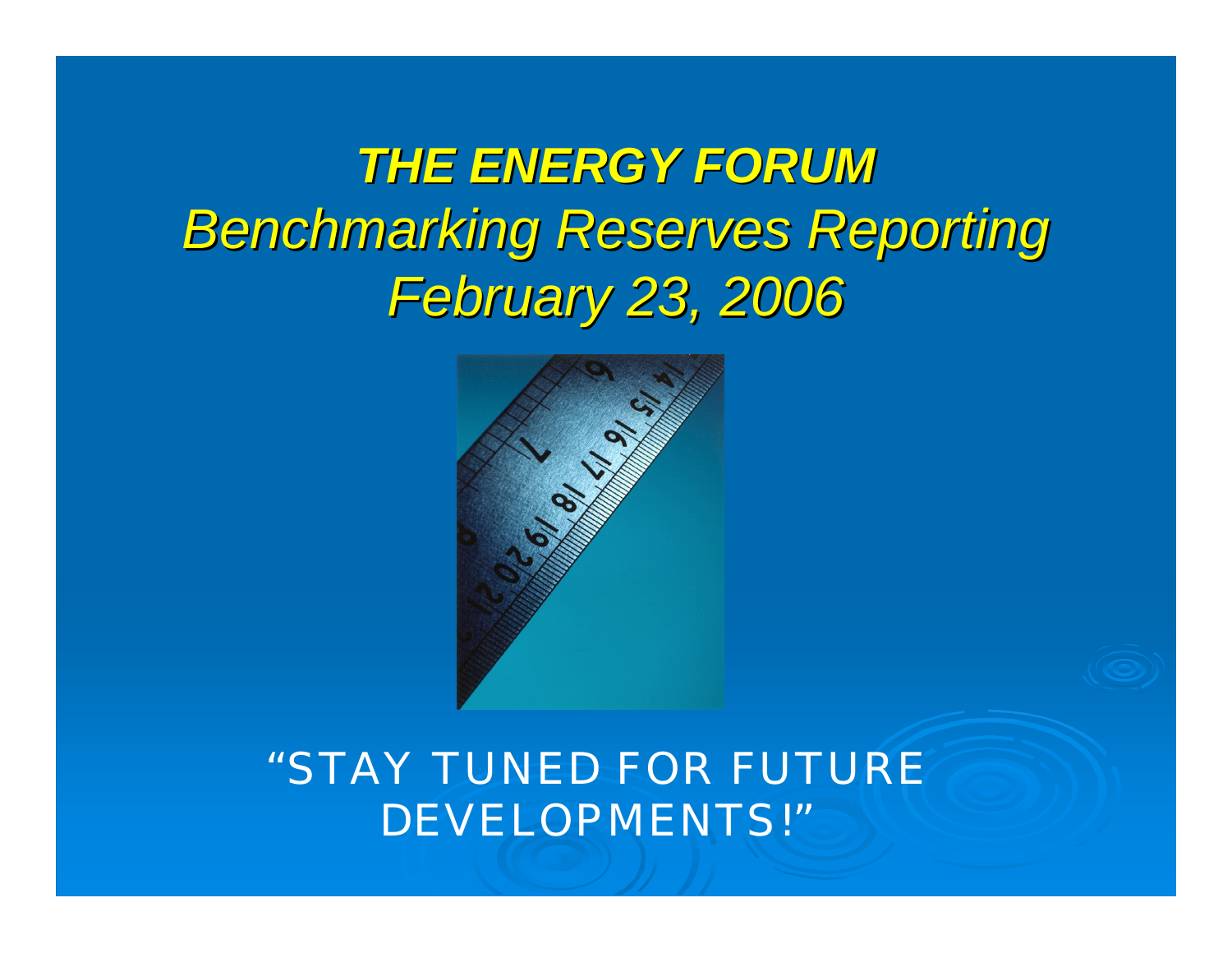#### **A View to The Future by Ron Harrell, A View to The Future by Ron Harrell, Chairman at Ryder Scott Company**



Disclaimer—The views expressed herein are solely those of the presenter and do not constitute professional advice.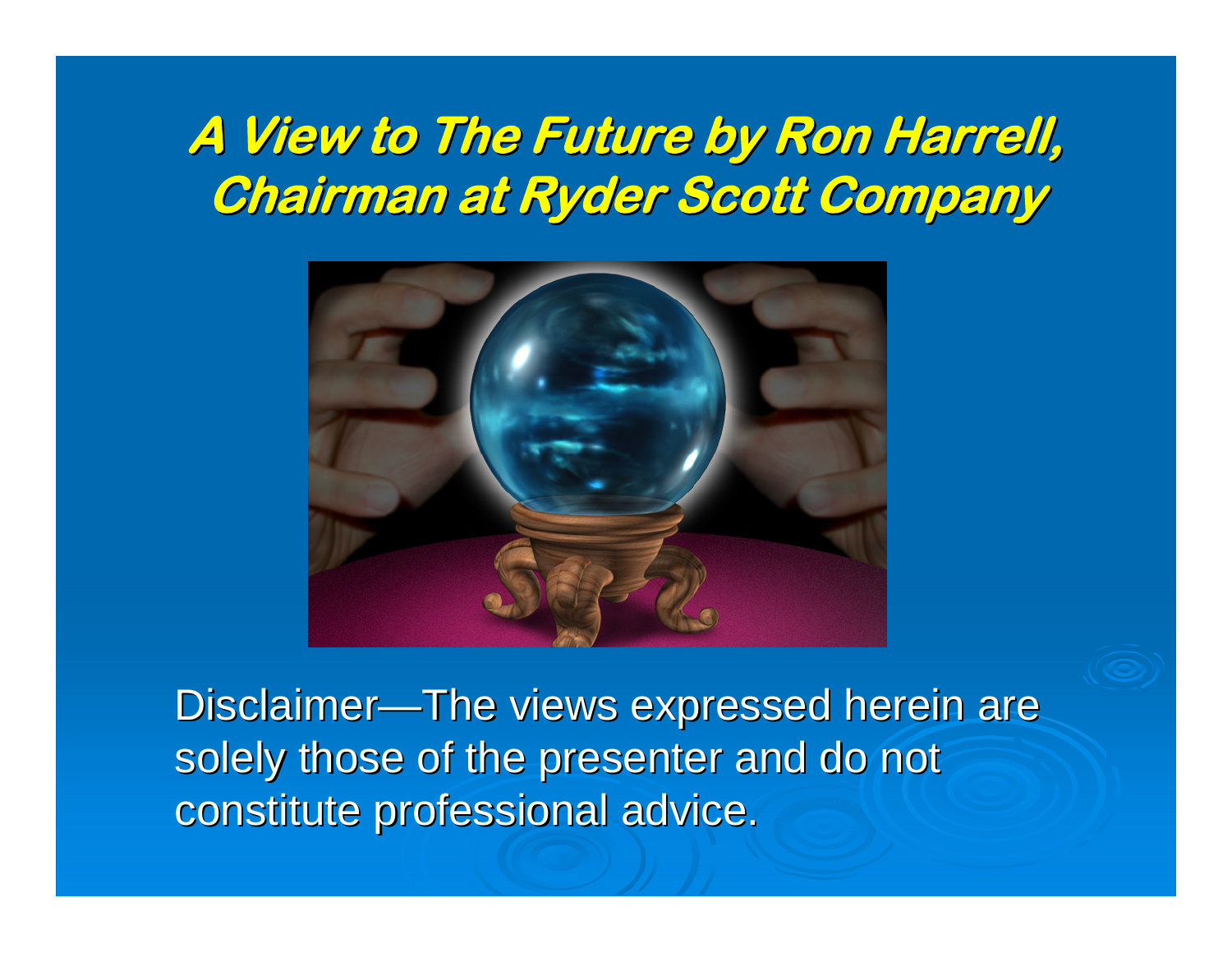## *Three short topics…….*

- ¾ *Suggest close attention be paid to Suggest close attention be paid to*  SPE/WPC/AAPG efforts to refine definitions *and guidelines for reserves AND resources and guidelines for reserves AND resources*
- ¾ *Whatever happened to Whatever happened to "Certifying the Certifying the Certifiers Certifiers "*
- $\triangleright$  *A global standard for "A Competent Person" ?*





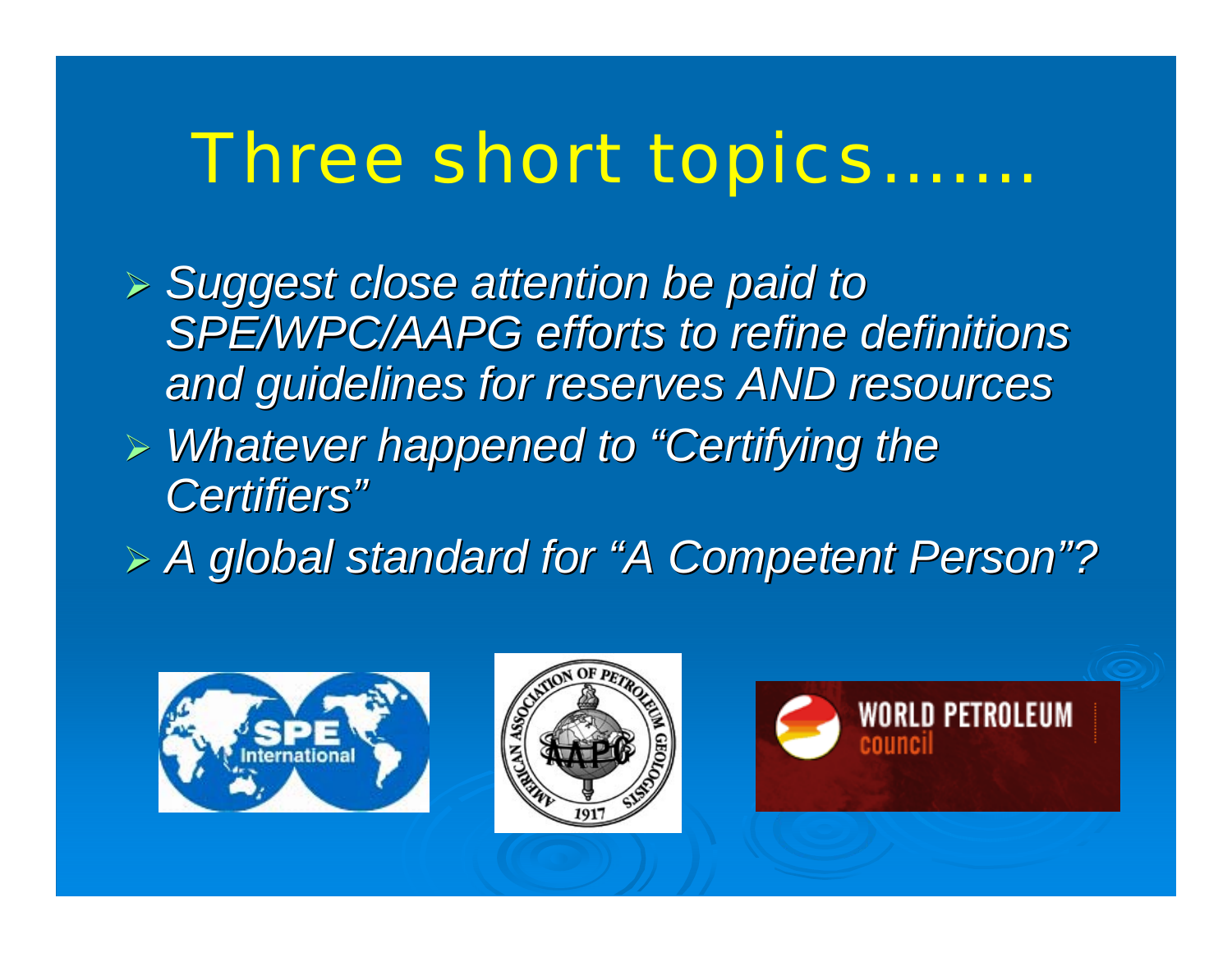### *SPE/WPC/AAPG becoming world standard SPE/WPC/AAPG becoming world standard*

¾ **CERA report recommending adoption CERA report recommending adoption by SEC of SPE Definitions generally by SEC of SPE Definitions generally well -received received**

¾ **Genuine concerns about SPE Genuine concerns about SPE**  becoming *de facto* FASB for reserves **reporting reporting** 

¾ **Adoption of SPE definitions by IASB Adoption of SPE definitions by IASB and by United Nations very significant and by United Nations very significant**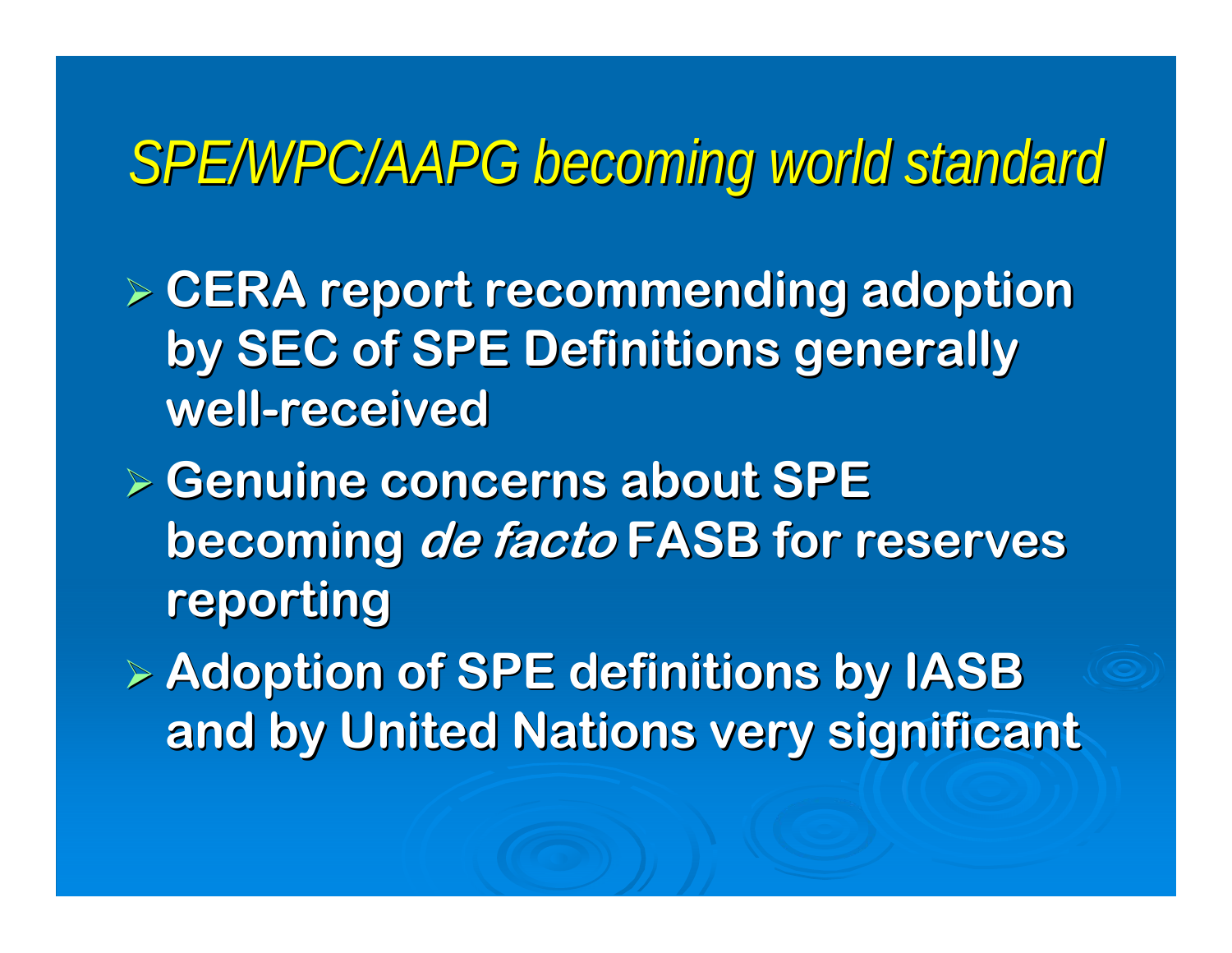### What about **"Certifying the Certifiers Certifying the Certifiers"?**

- ¾ **Significant progress but Significant progress but "with a twist with a twist"**
- ¾ **The word The word "Certification Certification" makes many makes many people and companies nervous people and companies nervous**
- ¾ **The word The word "Training Training" seems**  acceptable and is can accomplish the **same goals same goals**
- ¾ **Next 3 slides will detail progress to Next 3 slides will detail progress to date…………………………………………………………..**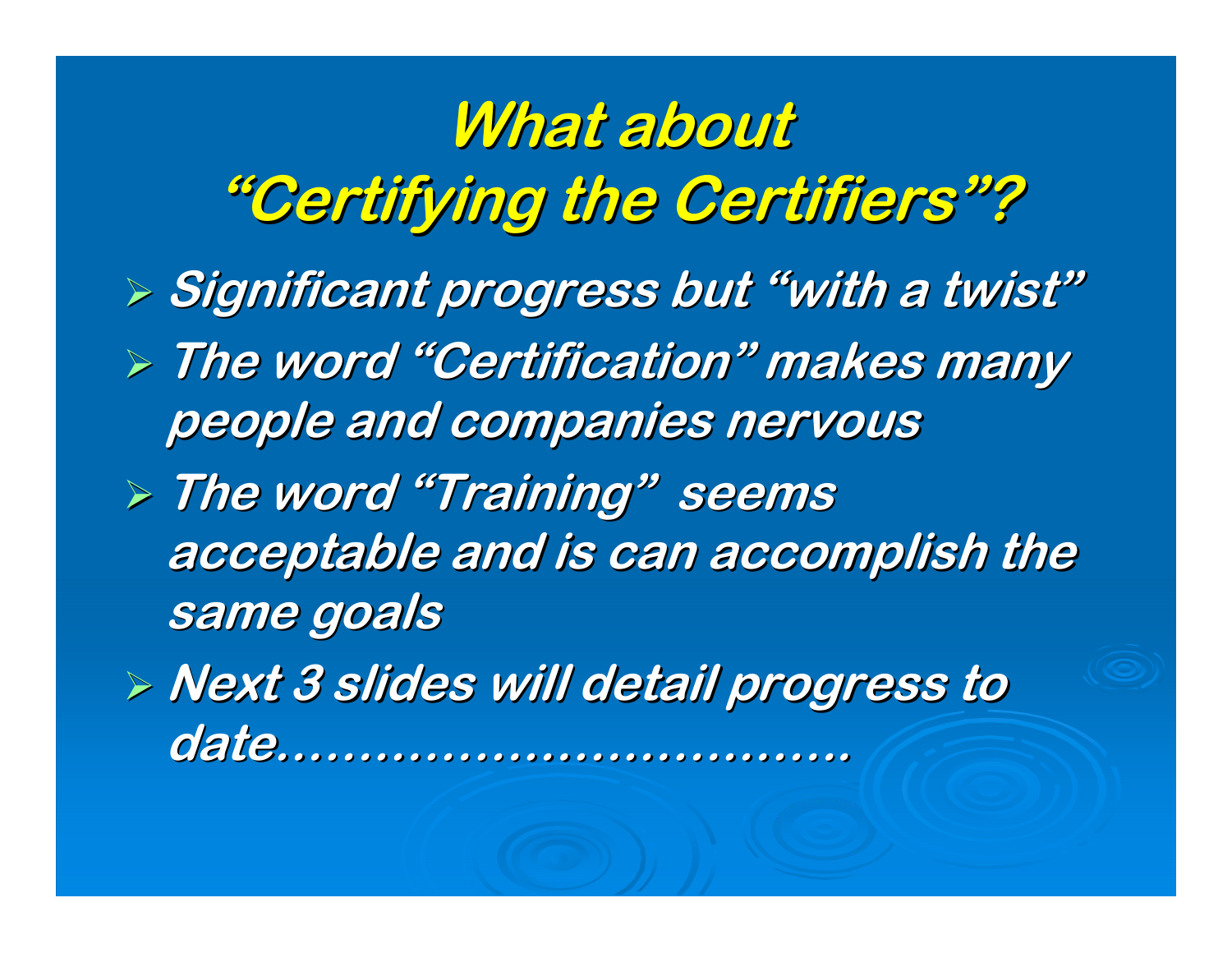**AAPG will launch its AAPG will launch its "NEW" Training Training Program at April Conference Program at April Conference**

- ¾ **AAPG has invited SPEE, SPE and WPC to AAPG has invited SPEE, SPE and WPC to participate in cooperative industry effort participate in cooperative industry effort**
- ¾ **WPC has training and certification program WPC has training and certification program now underway in Venezuela now underway in Venezuela**
- ¾ **SPEE Board has approved first training SPEE Board has approved first training class at June annual conferenceclass at June annual conference**

**Exage F SPE has new "Reserves Education & Committee Committee "& Gas Reserves Committee to oversee their level of potential cooperation in a joint level of potential cooperation in a joint industry training initiative industry training initiative**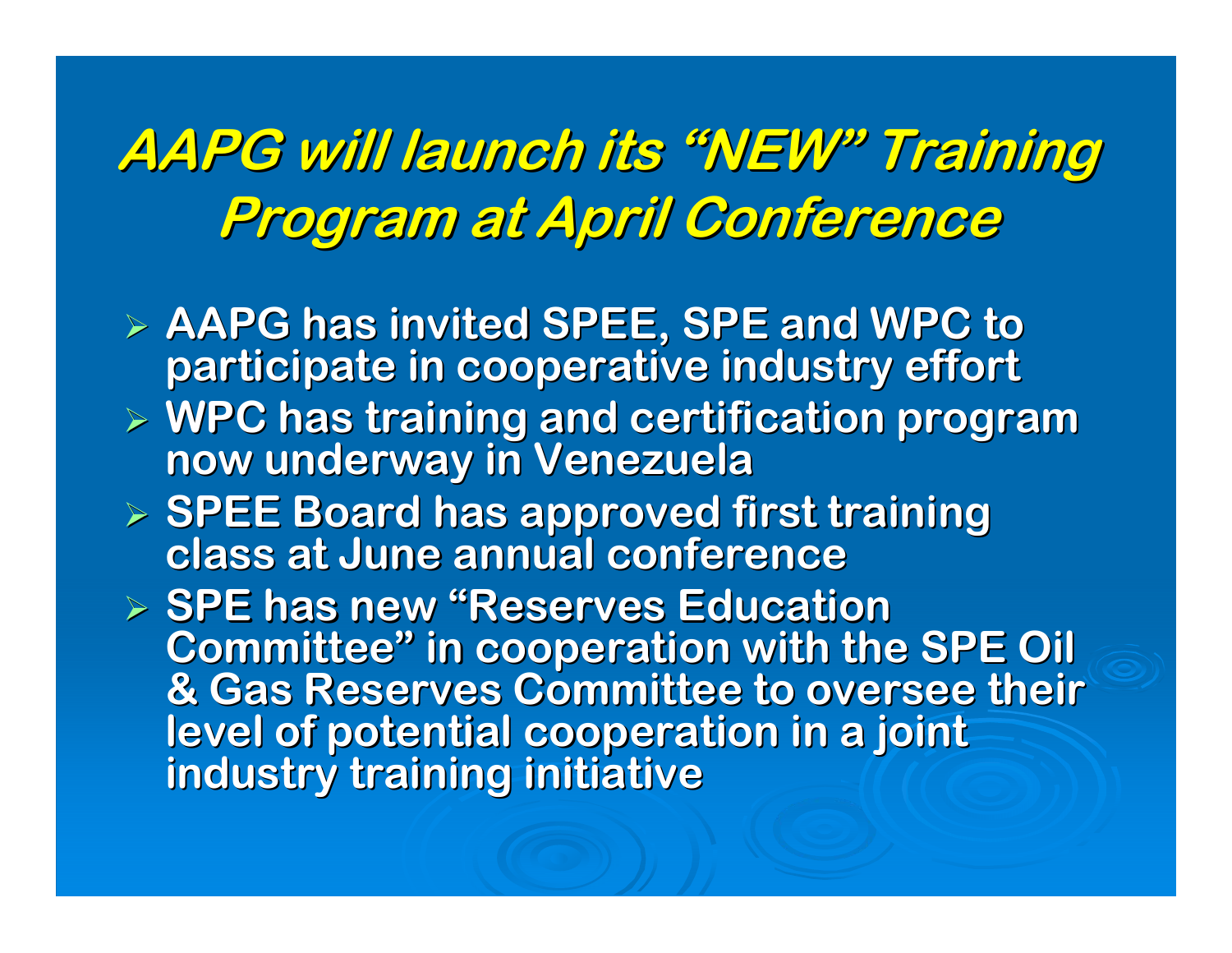#### **SIMPLIFIED TRAINING PROGRAM OUTLINE SIMPLIFIED TRAINING PROGRAM OUTLINE**

- ¾ **Any person/organization can Any person/organization can originate proposed training module originate proposed training module**
- ¾ **Industry Endorsement Committee Industry Endorsement Committee — 2 reps each from AAPG, SPE, SPEE 2 reps each from AAPG, SPE, SPEE & WPC to approve, modify, reject & WPC to approve, modify, reject training module; approve instructors training module; approve instructors**
- ¾ **Approved modules bear logos of 4 Approved modules bear logos of 4 organizations organizations**
- ¾ **Internationally Internationally accepted CEUs accepted CEUs awarded to those who successfully awarded to those who successfully complete training modules. complete training modules.**
- ¾ **Training materials must provide Training materials must provide attribution of information but without attribution of information but without commercialization commercialization**

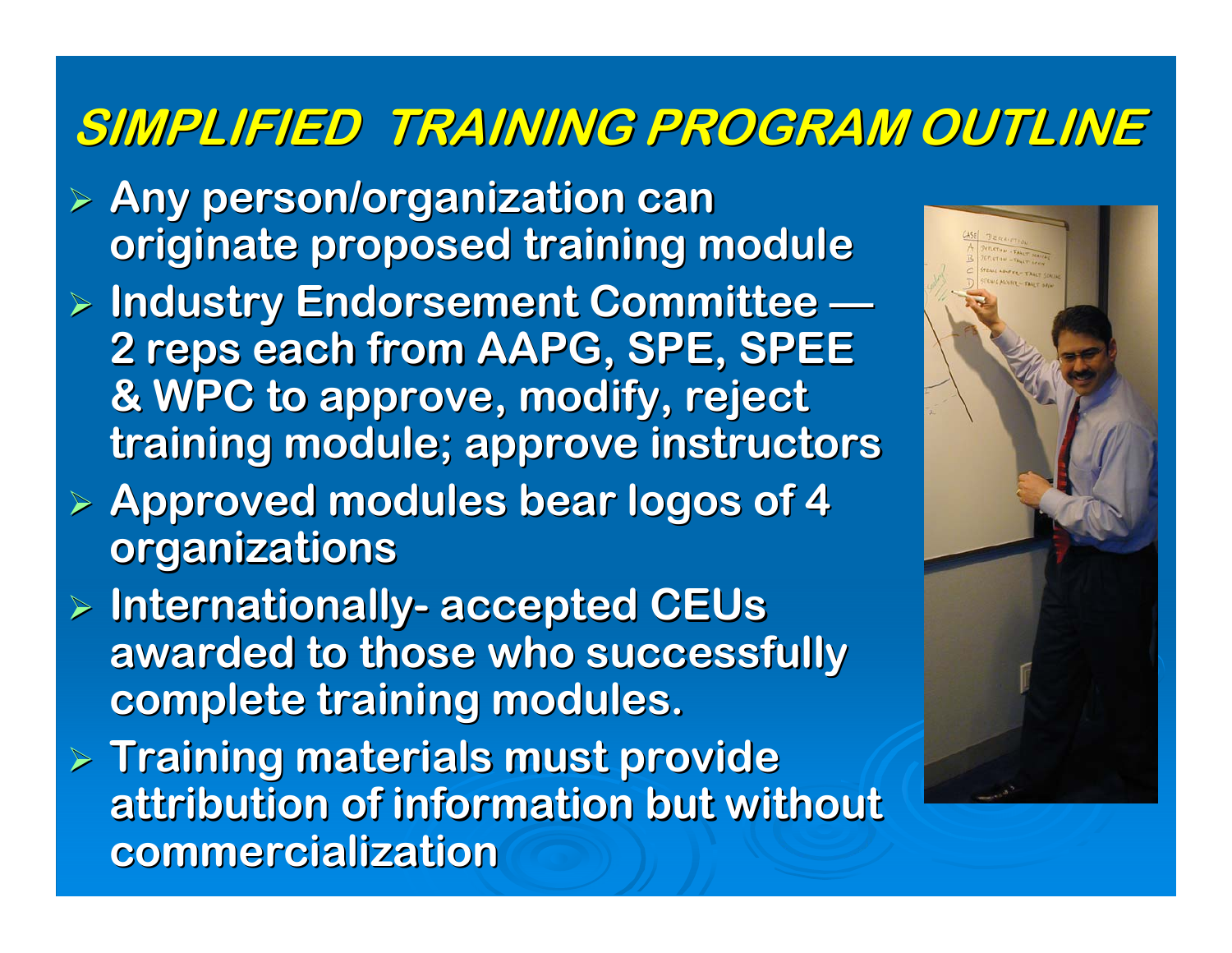### **"COMPETENT PERSON COMPETENT PERSON" STANDARD STANDARD**

- ¾ **Well defined term in many professions Well defined term in many professions**
- ¾ **Term not widely used or understood in US Term not widely used or understood in US reserves estimating and reporting reserves estimating and reporting**
- $\triangleright$  "Competent Person" term will need to be defined in connection with both the United **Nations and International Accounting Standards Board applications**
- ¾ **Suggest input and guidance from AAPG, Suggest input and guidance from AAPG, SPE, SPEE and WPC SPE, SPEE and WPC**